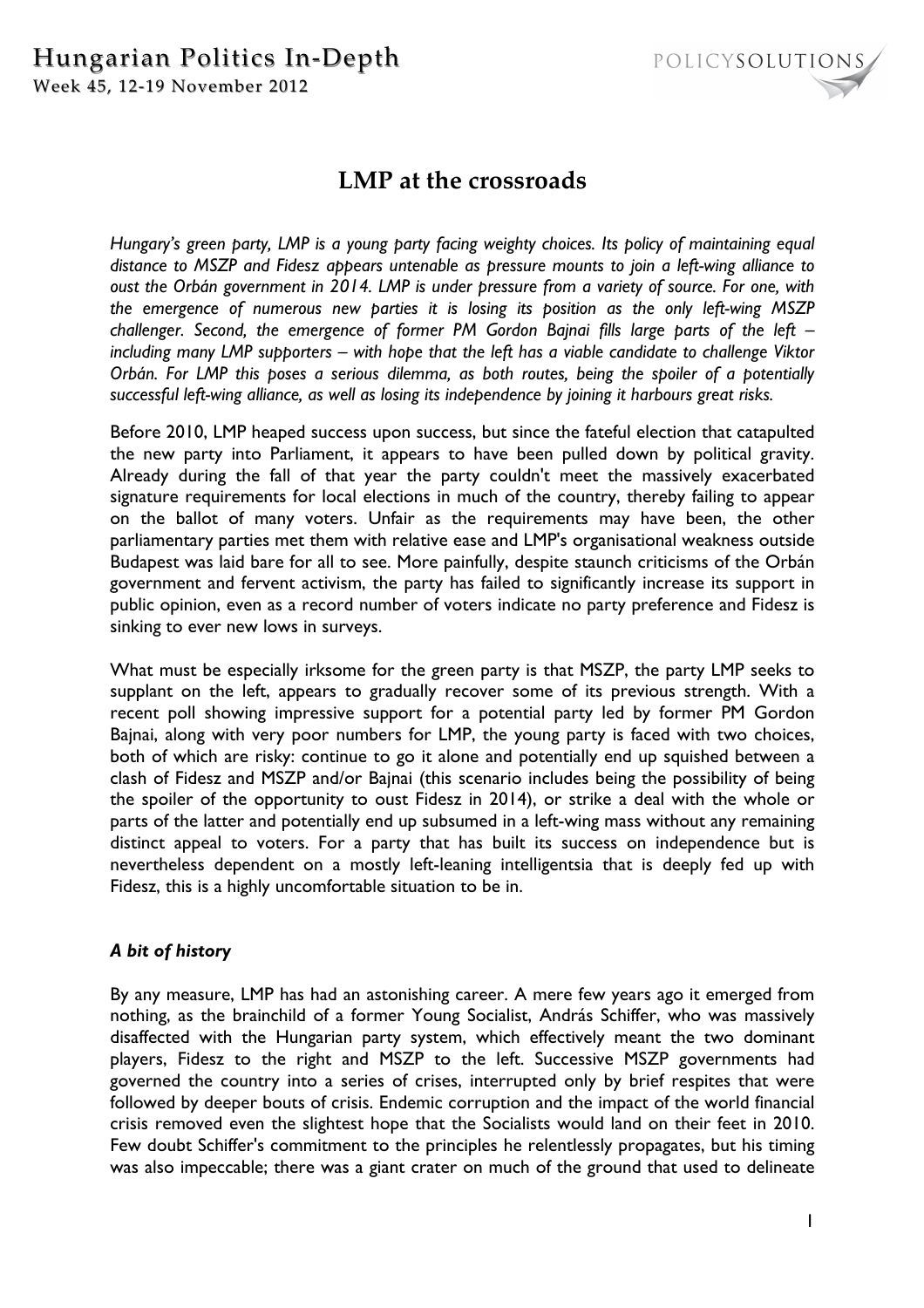

the position of the Socialist Party in the political landscape. Jobbik and Fidesz may have picked up much of the support lost by MSZP, but Schiffer's team also realised that a portion of the left, especially among the young, would never vote for right-wing parties and needed a different alternative to the ruling Socialists. Based on this demographic began the rise of LMP.

With a mix of bemused bitterness, political analysts sympathetic to the Socialists relentlessly pointed out that the influential Fidesz media were also helping to build up the new party's public standing, with the obvious intention of weakening the governing Socialists. In Socialist circles it was also whispered that Fidesz was giving the greens endorsement sheets to help the new party qualify for the ballot. Though this conspiracy theory might be a reflection of MSZP-supporters' slightly paranoid mentality in 2010, it also shows that some of LMP's animus towards the Socialists was (is) in fact mutual. What is a fact, however, is that Nézőpont Institute, where Fidesz' polls are made to order, often measured LMP above the level of other polling companies.

### *No longer the only game in town*

Now, a few months shy of its fourth birthday as an official party, LMP is facing a number of strategic challenges. First, it must gradually come to terms with the fact that its early failure to make more impressive inroads in public opinion has proven durable. In Medián's most recent survey, it still stands at a mere 4% in the total population, though it also continues to be the least rejected party. More importantly, it is no longer the only left-wing alternative to Fidesz, with organisations mushrooming all over the place, from DK, Szolidaritás, 4K! all the way to Milla, which can't decide whether to become a party. Unlike the newbies, LMP has of course already demonstrated its viability, but in the eyes of many it has also shown its limits. LMP may be even more threatened by the numbers that Medián measured for currently non-existent challenger, a potential party led by former PM Gordon Bajnai, which would be the strongest force on the left.

With the Bajnai train on the move, the pressure on LMP to support a left-wing alliance against Fidesz is growing, and it is no longer confined to those segments of the older leftwing intelligentsia that LMP loves to disdain. The party itself and its base appear less critical towards Bajnai than the leadership, which can't forgive the former prime minister's role in the post-2006 MSZP-led government. But the pressure is bearing fruit. Before October 23rd, the party stuck by its rejectionist stance. Two weeks ago, the leader of the LMP parliamentary group, Benedek Jávor was already far less resolute, mostly trying to avoid taking any stance by saying that LMP had not even been invited to the "Together 2024" coalition initiated by Bajnai. A few days ago, there was another clear shift in Jávor's position: now LMP is positively eager to begin talks. Indeed, conflicted as LMP may be about Bajnai's previous role, Jávor has now publicly backed down from Schiffer's categorical pronouncements concerning the former PM; LMP is at least willing to discuss who the prime ministerial candidate may be.